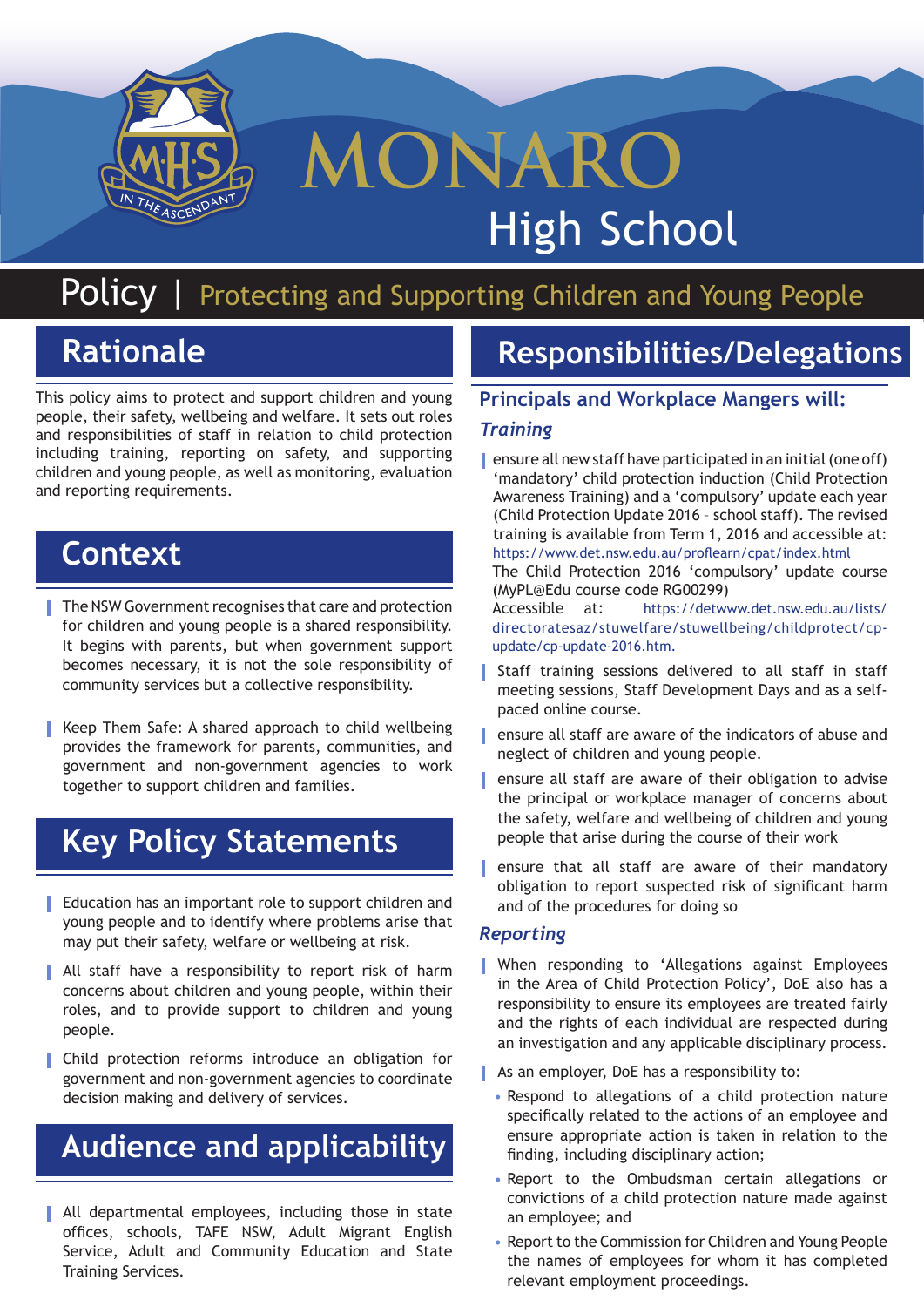# **Responsibilities/Delegations cont'd**

- **|** use appropriate tools to inform decision making, such as the online Mandatory Reporter Guide, professional judgment or specialist advice, where there are concerns about risk of harm
- **|** determine whether concerns about the safety, welfare or wellbeing of children or young people constitute risk of significant harm and, if they do, report these to Family and Community Services
- **|** seek advice from the Child Wellbeing Unit where there is uncertainty about whether concerns amount to risk of significant harm and maintain confidentiality
- **|** contact the Child Wellbeing Unit about the safety, welfare and wellbeing of children and young people where:
- there are concerns about risk of harm, that do not meet the threshold of significant harm but are not trivial;
- the Mandatory Reporter Guide indicates this should be done
- a case has been reported to Family and Community Services and did not meet the risk of significant harm threshold
- there is an observable pattern of cumulative harm that does not meet the threshold of significant harm

#### *Supporting children and young people*

- **|** establish effective systems in their workplace for:
	- child protection concerns to be identified in the course of the work of staff reported and action taken, where appropriate, so vulnerable children and young people are supported
	- reasonable steps to be taken to coordinate decision making and coordinate services to children and young people and their families with other local service providers, if required
	- collaborative work with other agencies for the care and protection of children and young people in ways that strengthen and support the family and in a manner that respects the functions and expertise of each service provider
	- there is an observable pattern of cumulative harm that does not meet the threshold of significant harm
- **|** exchange relevant information to progress assessments, investigations and case management as permitted by law
- **|** use best endeavours in responding to a request for a service from Family and Community Services provided that the request is consistent with departmental responsibilities and policies.

#### **Staff members will:**

#### *Training*

**|** participate in a child protection induction and in annual updates. This includes all staff - principals, workplace managers, teaching and non teaching staff, part-time, temporary and casual staff and those who join during the year.

#### *Reporting*

- **|** adhere to mandatory procedures for conveying risk of harm concerns to the principal or workplace manager
- **|** maintain confidentiality
- **|** adhere to mandatory procedures for reporting risk of significant harm to Family and Community Services
- **|** ensure, where they have reported any risk of significant harm concerns to the principal or workplace manager, that the principal or workplace manager has reported those concerns to Family and Community Services
- **|** report directly to Family and Community Services if they believe the principal or workplace manager has not reported risk of significant harm concerns to Family and Community Services, and they still have concerns about risk of significant harm
- **|** ensure that any relevant information that they become aware of, subsequent to a report being made to Family and Community Services or following contact with the Child Wellbeing Unit, is provided to Family and Community Services or the Child Wellbeing Unit respectively. If the additional information forms concerns about risk of significant harm a report must be made to Family and Community Services

#### *Supporting children and young people*

- **|** cooperate with reasonable steps to coordinate service delivery and decision-making with other relevant service providers
- **|** avoid undertaking any investigation of the circumstances giving rise to a report where risk of significant harm has been reported, without the express prior approval of the relevant Family and Community Services case officer
- **|** inform students, including apprentices or trainees, of their right to be protected from abuse and of avenues of support if they have concerns about abuse.